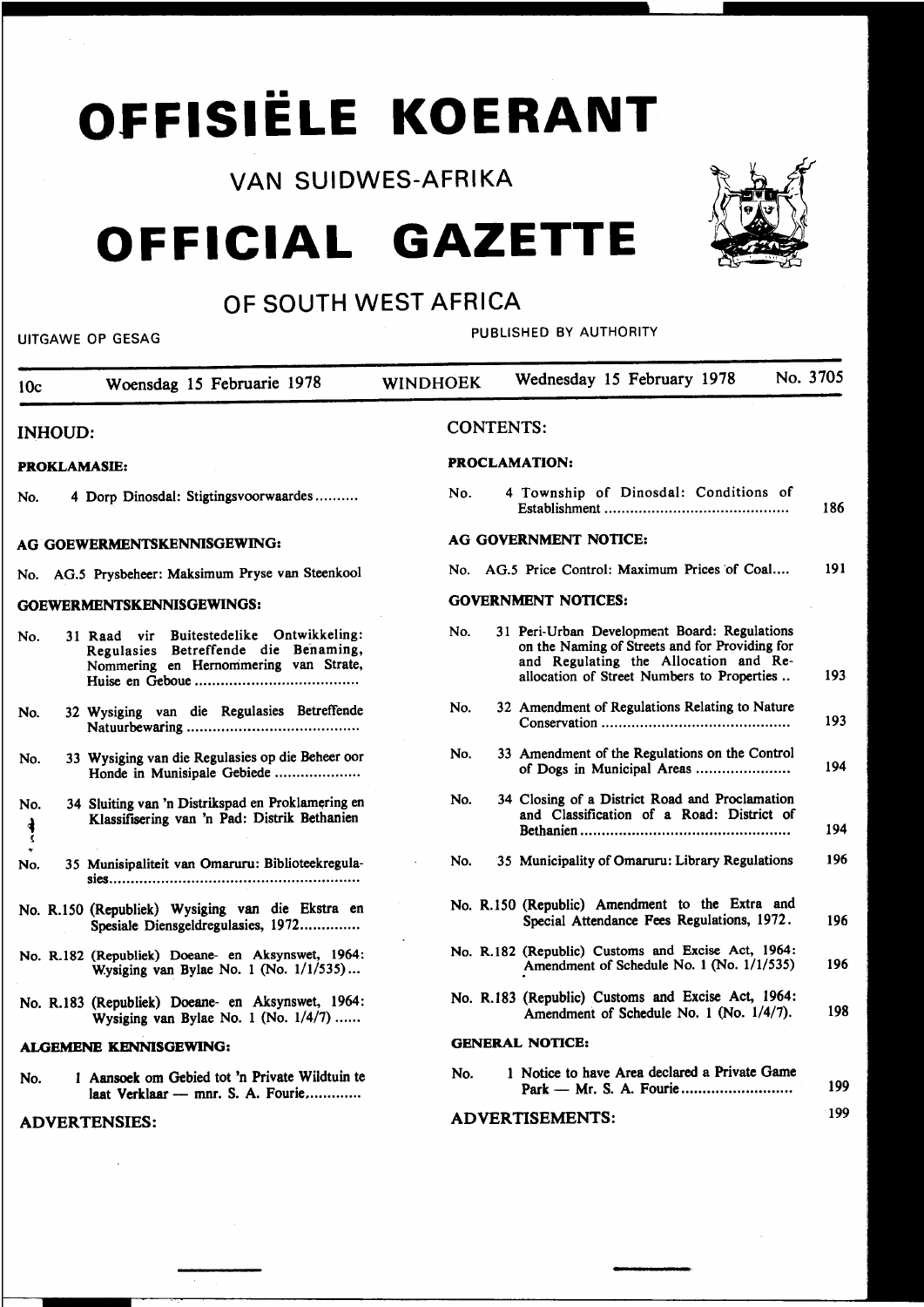No. 31] [15 Februarie 1978

#### RAAD VIR BUITESTEDELIKE ONTWIKKELING REGULASIES BETREFFENDE DIE BENAMING, NOMMERING EN HERNOMMERING VAN STRATE, HUlSE EN GEBOUE

Die Uitvoerende Komitee bet kragtens en ingevolge die bepalings van artikel 40 van die Ordonnansie op die Raad vir Buitestedelike Ontwikkeling, 1970 (Ordonnansie 19 van 1970) die onderstaande wysiging goedgekeur van die regulasies afgekondig by Goewermentskennisgewing 314 van 1976:

Voeg die volgende in aan die einde van regulasie 2(b)

"Met dien verstande voorts dat waar die gebruik van metaalplate nie prakties is nie, straatname deur middel van verf op randstene aangebring mag word."

No. 32] [15 Februarie 1977]

#### WYSIGING VAN DIE REGULASIES BETREF-FENDE NATUURBEWARING

Die Uitvoerende Komitee bet kragtens en ingevolge die bepalings van artikel 84 van die Ordonnansie op Natuurbewaring, 1975 (Ordonnansie 4 van 1975), die volgende regulasie gemaak:

Goewermentskennisgewing No. 302 van 1 September 1977 word hierby gewysig deur in die Engelse teks die Bylae daarby deur die volgende Bylae te vervang:

#### "SCHEDULE

- (a) The following regulation is hereby substituted for Tegulation 1:
	- "1. Notwithstanding anything to the contrary in these regulations the fees per person in respect of the different game parks indicated hereunder, shall be paid for permission to enter the relative game parks:

Day visitors:

|                                  | Per person<br>above the<br>age of 16<br>vears | Per person<br>from 6 to<br>16 years<br>of age | Per person<br>below the<br>age of 6<br>vears |
|----------------------------------|-----------------------------------------------|-----------------------------------------------|----------------------------------------------|
| Berg Sebra<br>Park               |                                               |                                               |                                              |
| Naukluft                         | R <sub>0</sub> .60                            | R <sub>0</sub> .30                            | Nil                                          |
| Namib Desert<br>Park             | R <sub>0</sub> ,60                            | R <sub>0</sub> ,30                            | Nil                                          |
| Von Bach<br>Recreation<br>Resort | R0.60                                         | R0,30                                         | Nil                                          |
|                                  |                                               |                                               |                                              |

No. 31] [15 February 1978]

#### PERI-URBAN DEVELOPMENT BOARD REGULATIONS ON THE NAMING OF STREETS AND FOR PROVIDING FOR AND REGULAT-ING THE ALLOCATION AND RE-ALLOCATION OF STREET NUMBERS TO PROPERTIES

The Executive Committee has under and by virtue of the provisions of section 40 of the Peri-Urban Development Board Ordinance, 1970 (Ordinance 19 of 1970) approved the following amendment of the regulations promulgated under Government Notice 314 of 1976:

Insert the following at the end of regulation 2(b)

"Provided further that where the use of metal plates are not practical, streetnames may be painted on the kerbing".

No. 32] [15 February 1977

#### AMENDMENT OF REGULATIONS RELATING TO NATURE CONSERVATION

The Executive Committee has under and by virtue of the provisions of section 84 of the Nature Conservation Ordinance, 1975 (Ordinance 4 of 1975), made the following regulation:

Government Notice No. 302 of 1 September 1977 is hereby amended by the substitution in the English text for the Schedule hereto of the following Schedule:

#### "SCHEDULE

- (a) The following regulation is hereby substituted for regulation 1:
	- "1. Notwithstanding anything to the contrary in these regulations the fees per person in respect of the different game parks indicated hereunder, shall be paid for permission to enter the relative game parks:

Day visitors:

|                                       | Per Person<br>above the<br>age of 16<br>vears | Per person<br>from 6 to<br>16 years<br>of age | Per person<br>below the<br>age of 6<br>vears |
|---------------------------------------|-----------------------------------------------|-----------------------------------------------|----------------------------------------------|
| Berg Sebra<br>Park<br><b>Naukluft</b> | R0.60                                         | R <sub>0</sub> ,30                            | Nil                                          |
| Namib desert<br>Park                  | R <sub>0</sub> ,60                            | R <sub>0</sub> ,30                            | Nil                                          |
| Von Bach<br>recreation<br>Resort      | R0.60                                         | R0,30                                         | Nil                                          |